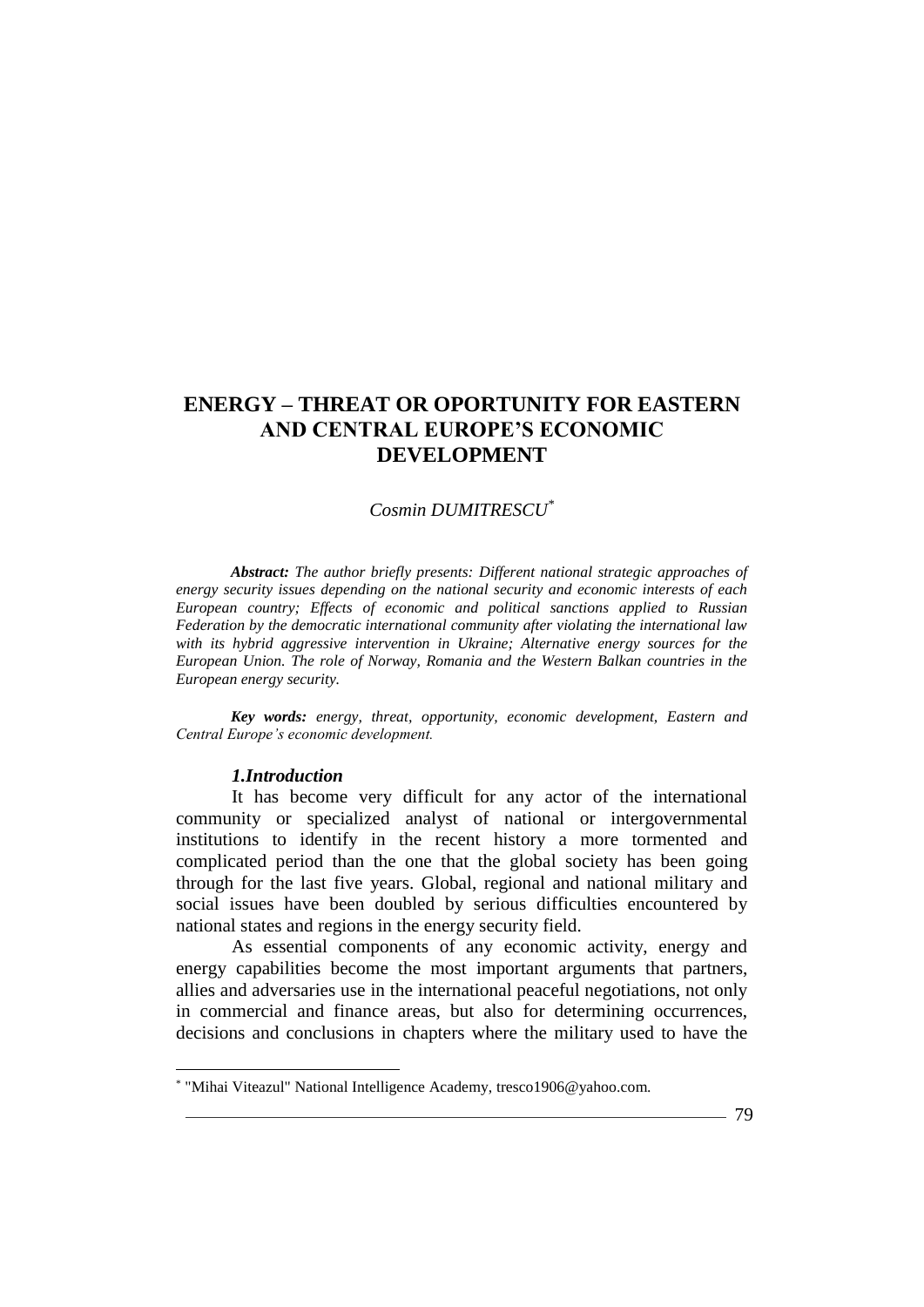most important influence in the past. By looking carefully at the recent economic and energy security dynamics in Europe, it is easy to identify the main aspects that are to be considered as important issues, tackled in any serious analysis of economic and geostrategic tendencies, especially for the Central and Eastern Europe. Among many aspects that characterize the present economic, political, military, social and security situations in Europe we can find the following:

 different national strategic approaches of energy security issues depending on the national security and economic interests of each European country;

 effects of economic and political sanctions applied to Russian Federation by the democratic international community after violating the international law with its hybrid aggressive intervention in Ukraine;

 effects of economic sanctions relief for Iran that were imposed in the past mainly by the United States of America, European Union Member States and Japan;

 economic, military and political instability in the Eastern Neighborhood of the European Union and in the Western Balkans;

• low oil prices;

 new opportunities given to European states by discovering in the Nile Delta huge reserves of natural gas and oil added to the natural gas reserves from the Romanian continental plate in the Black Sea and the African and Norwegian capacity of supplying oil and natural gas to Europe.

The present paper will try to analyze briefly all the aspects mentioned above, in order to illustrate the special part played by strategic policies implemented by the international actors in energy management field for the purpose of increasing or decreasing international influence and economic and political power.

# *2. Different national strategic approaches of energy security issues depending on the national security and economic interests of each European country*

It is well known, and generally accepted, that each European country has a different approach in implementing energy security strategies, depending on the needs for oil and natural gas, nuclear energy capabilities, economic influence, and, more than anything else, the geographical position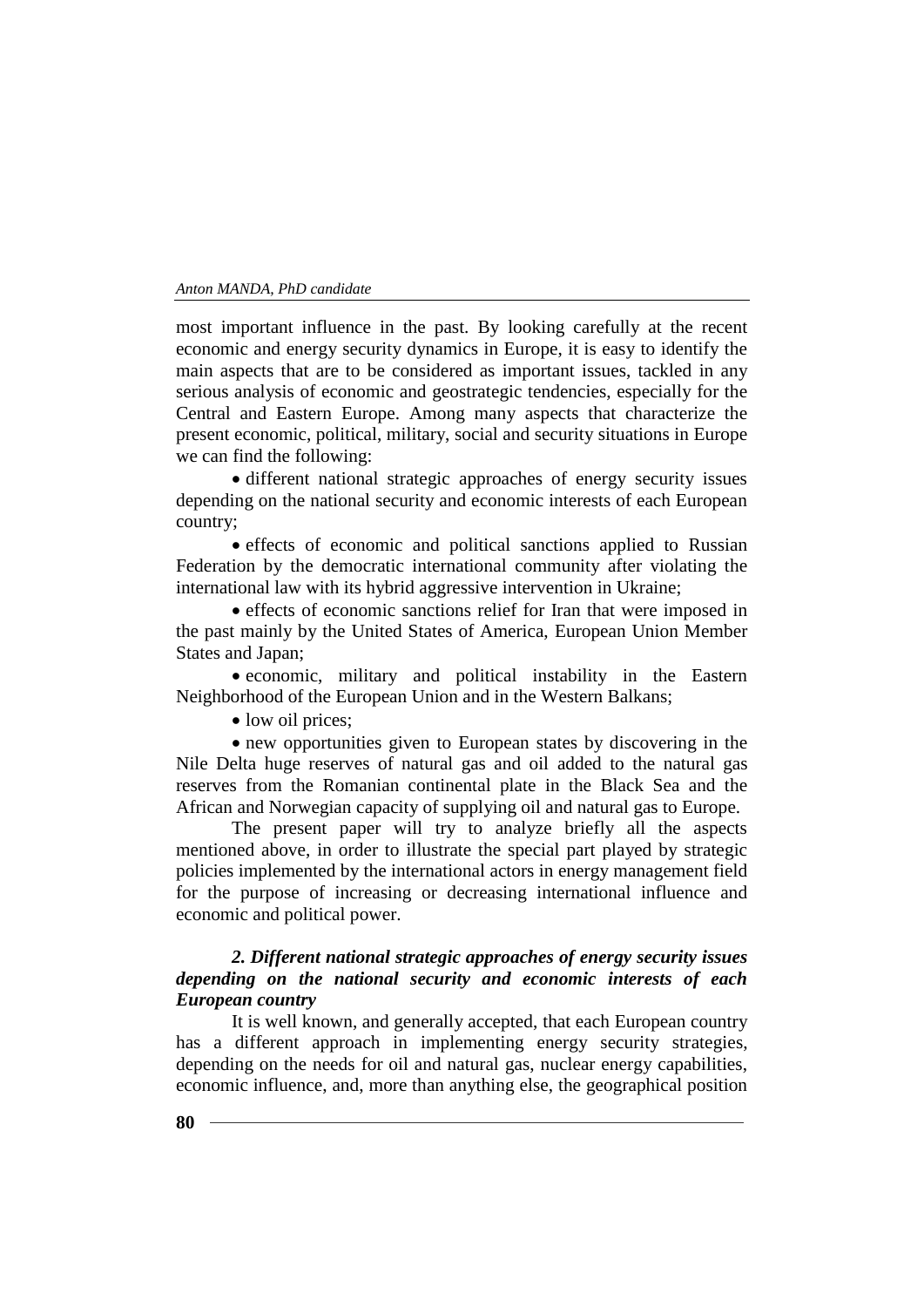and distance from the Russian Federation frontier that imply the presence of security threats that exceed the boundaries of economy.

Because of the lack of natural resources such as oil, natural gas, coal and other basic raw materials, European countries with very powerful economies have found themselves in the position of having to partially accept bilateral relationships, conditions, positions and realities coming from the Russian Federation that otherwise would be absolutely unacceptable. The German, Dutch, Czech, Hungarian, Italian and even French economies depend more or less on the natural gas and oil imported from the Russian Federation.

In spite of their industrial needs for natural gas, that partially is imported from Russia, countries such as the Baltic countries, Romania, Ukraine and Turkey are much more concerned with their national security and management of security risks and military challenges caused by the recent Russian Federation attitude toward its neighbors and international law. Thus, these countries are much more intransigent in front of Russian strategic duplicity than other Eastern and Central European countries, both European Union and NATO Member States, and third states from the Western Balkans prove to be.

The Russian intention to use energy as one of its main instruments of imposing political and strategic influence within the European Union has been temporarily stopped by the plans of Ukraine that officially expressed its wish to get closer to the EU and NATO, as Ukraine is the co-owner of the main pipeline that transports gas from Russia to the EU. From that moment, the Russian Federation has striven to find partners and build other alternatives to get its natural gas to Western Europe, unfortunately not only by finding common diplomatic solutions, but also by using international military aggression against Ukraine by literally invading Crimea and the Eastern regions of Ukraine.

The Russian Federation had a very successful diplomatic campaign in the last ten years, closing economic deals and political treaties with Turkey, Bulgaria, Greece, Serbia and Italy for building the South Stream pipeline, causing the failure of the Nabucco pipeline, a project that could involve Romania in the Russian gas transport European network. That hypothesis was considered unacceptable for Gazprom. The Russian company also succeeded in closing a very important economic and political

 $-81$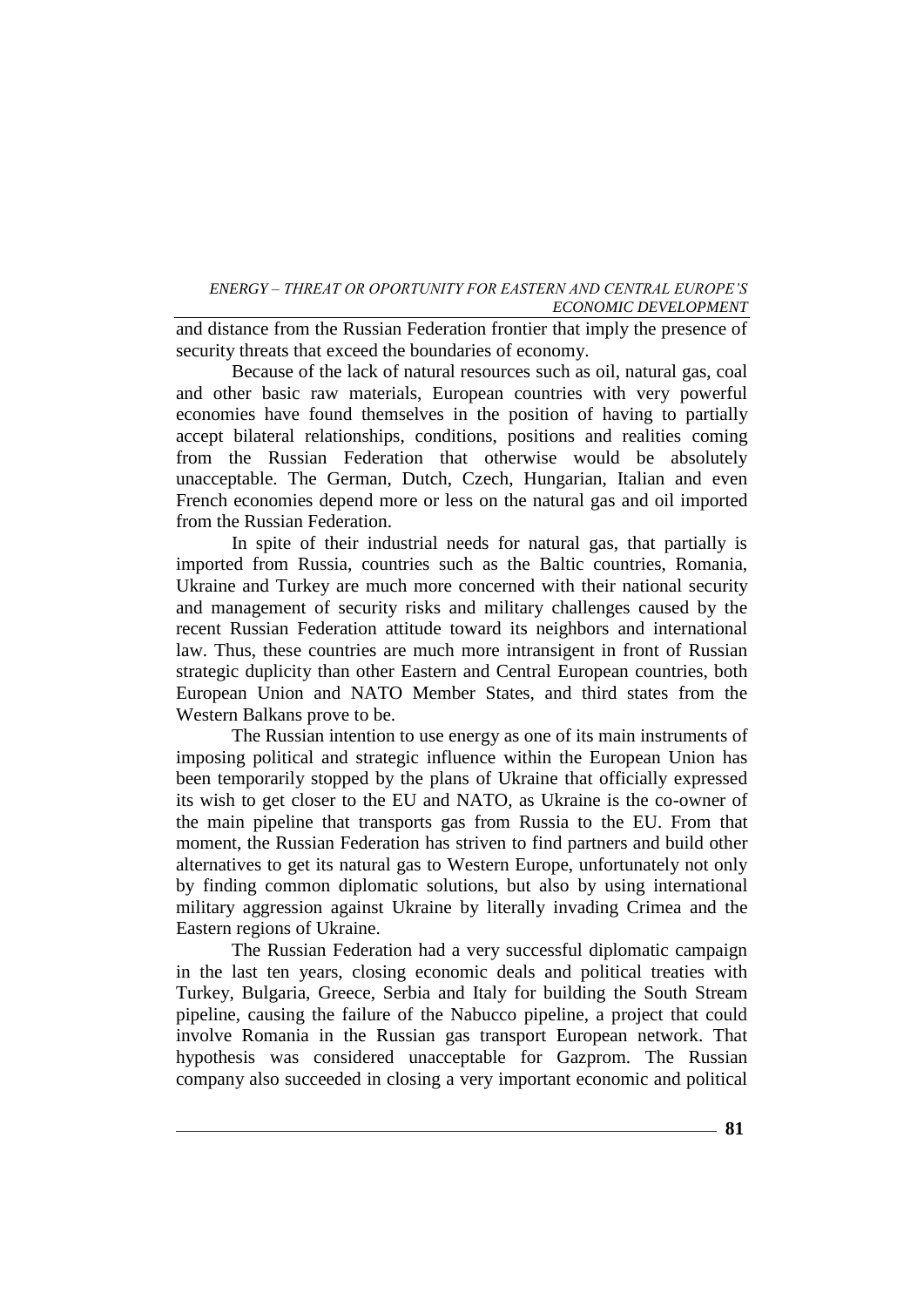deal with Azerbaijan for buying a huge quantity of its gas. The gas from Azerbaijan could have been transported to Europe across the Black Sea and Romania in the next years, consequently competing on the European market, reducing the prices and the demand for the Russian gas. The Russian strategy for the South Stream pipeline implementation proved to be a failure when the political crisis between Turkey and Russian Federation occurred after the downing of a Russian military airplane by the Turkish forces.

The South Stream was only the Southern component of the Russian strategy to bypass the Ukrainian and Romanian routes to Europe for the Russian natural gas, and it was meant to play a complementary part for the Nord Stream agreement that was closed by companies from the Russian Federation (PAO Gazprom 51%), Germany (E.ON SE 15,5% and Wintershall Holding GmbH – a BASF subsidiary 15,5%), Netherlands (N.V. Nederlandse Gasunie 9%), and France (GDF Suez 9%).

The Nord Stream project is an investment of 7.4 billion euros and consists in 1224 km twin pipelines crossing the Baltic Sea, that have been operational since 2011 and 2012 respectively, having a total transport capacity of more than 55 billion cubic meters a year. The pipelines are designed to operate for at least 50 years and to satisfy the energy demand for 26 million European households.<sup>1</sup>

The Nord Stream has been considered a successful model, and taking into account the enormous need for natural gas for the Western European industry, the same countries decided in 2015 to start another similar initiative called Nord Stream 2. The shareholders` agreement for Nord Stream 2 was signed on  $4<sup>th</sup>$  September 2015 forming a consortium of six major companies: PJSC Gazprom from Russia with 50%, E.ON SE and BASF SE/W Intershall Holding GmbH from Germany with 10%, the Anglo-Dutch Shell plc with 10%, OMV AG from Austria with 10% and ENGIE S.A. from France with 10%, keeping the headquarters in Zuh, Switzerland.

One can easily notice from a simple analysis of the shareholding structures of the two consortia why all the Western European states involved

 $\overline{a}$ 

<sup>&</sup>lt;sup>1</sup> \*\*\* Part of a Long-Term Solution for the EU's Energy Security, http://www.nordstream2.com/our-mission/the-need-for-nord-stream-2/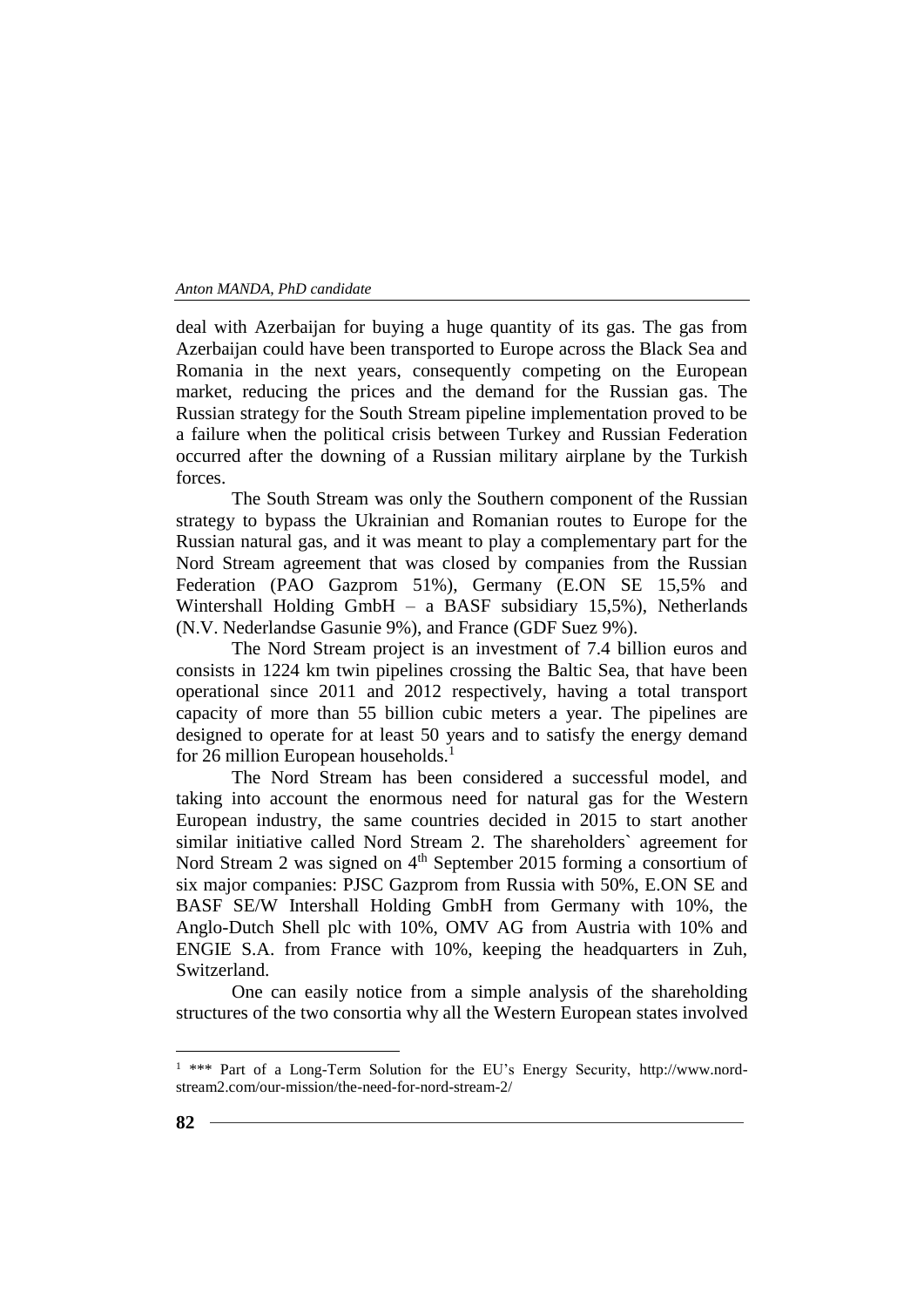in the Nord Stream projects have strong national interests in keeping open all channels for economic cooperation with Russia, as their very powerful economies depend directly on the resources coming from Northern Russia.

At the same time, it is very difficult for the allies and partners of EU and NATO Member States that are associated and supporting the Nord Stream agreements, to accept the fact that the second agreement was concluded in 2015, after the unthinkable aggression of the Russian Federation over Ukraine that broke the international law regarding the national frontiers in Europe. Russia has a very troubled economy and could not afford major investments in military operation without selling gas and oil. Therefore, in the middle of a major process of economic and political sanctions applied by the democratic world to the Russian Federation, the same countries indirectly help Russia to find financial resources for its needs, everything being justified by the same old excuse "*raison d`état*"*.*

The Russian Federation showed that it still has the capacity to bear the enormous burden of the economic sanctions applied by the European Union and responded even more aggressively, raising the level of its combatant military presence in Mediterranean Sea and becoming a perpetual military and economic threat not only in the Eastern Neighborhood, but also on financial European and global market.

# *3. Effects of economic and political sanctions applied to Russian Federation by the democratic international community after violating the international law with its hybrid aggressive intervention in Ukraine*

Most of the effects of economic and political sanctions imposed to Russian Federation by the democratic international community after violating the international law with its hybrid aggressive intervention in Ukraine have been foreseen. An increase of the visible activity of Russian intelligence agencies in Ukraine, Republic of Moldova and EU Member States has become obvious. The purpose is to maintain a highly unstable security climate in EU Eastern Neighborhood, to challenge the economic stability in EU and the trust between the Member States. Russia responded with similar measures and forbade the imports of goods from Ukraine or Republic of Moldova, Turkey and other European countries causing important damage to economies of ex-soviet countries and not only.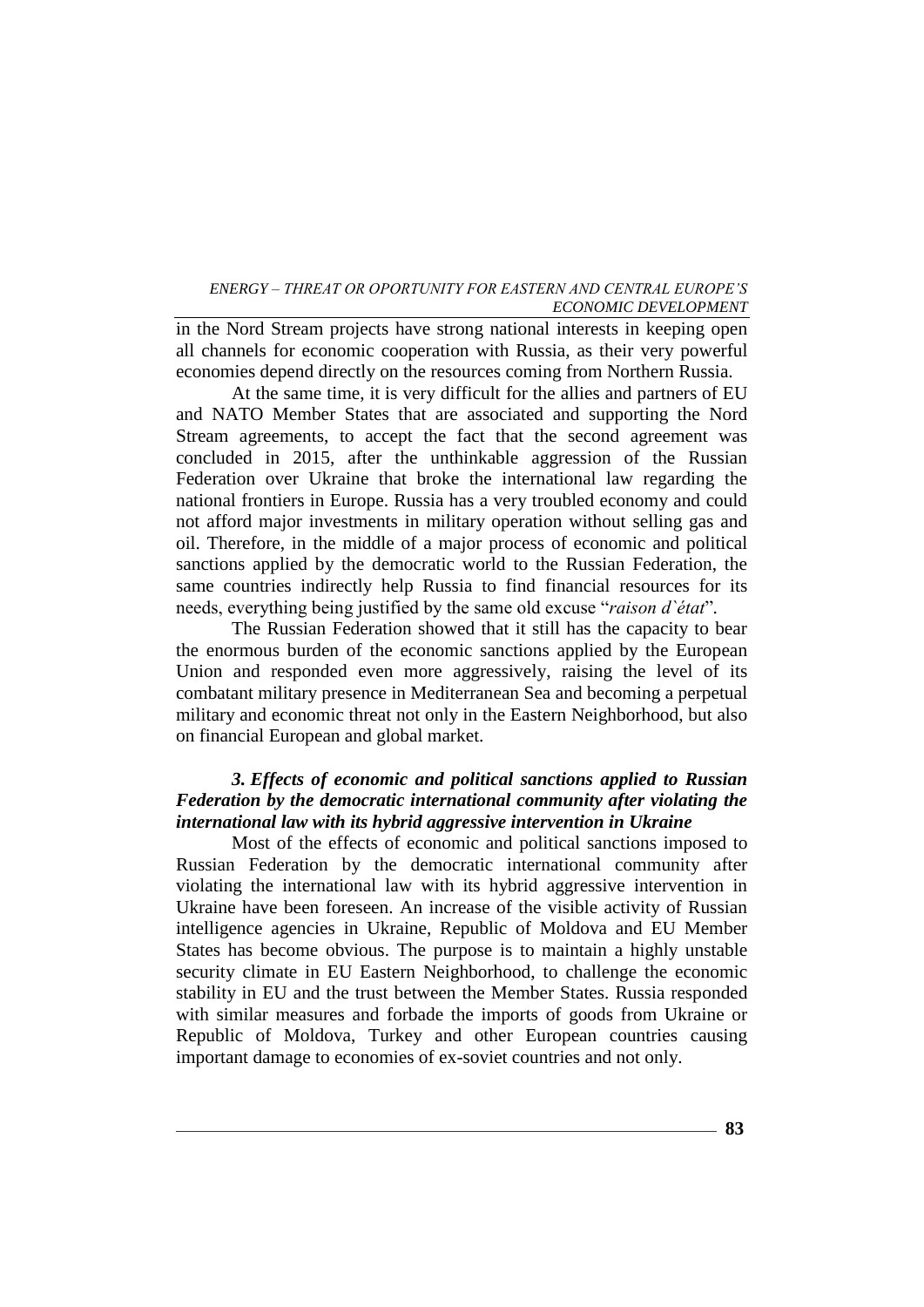Some of Russian Federation movements have yet exceeded all expectations: the huge army troops and military logistics transfer to Syria and the high level of Russian war expenses in fighting against the rebels and DAESH were not expected from a country that was facing a very serious situation in its economy as a whole. Also, the fact that Gazprom practically owns Naftna Industrija Serbia (the Serbian national oil company) and tries to raise its participation in companies such Mall in Hungary and to buy an important stock of share in OMV Austria shows the capacity of Russia to act aggressively on the stock market in the most important strategic economic field in Europe. We have to mention that OMV Austria is the company that controls the activity of the Romanian Petrom SA with all its capacities on ground and in the Black Sea. Even if OMV Austria did not confirm that there were negotiations for such transactions, it did not deny that such possibilities existed for the future.

The economic sanctions combined with the fall of oil and gas price at the global market level stroke the Russian economy and it is only a matter of time until Russia will have to make its move in order to find a common solution with the international community.

# *4. Alternative energy sources for the European Union. The role of Norway, Romania and the Western Balkan countries in the European energy security*

The Russian dominant position on the European energy market as its main provider is becoming even weaker because of the removal of most of the economic sanctions applied by the European Union to Iran, opening the market for the Iranian oil. Step by step the European countries build opportunities that allow them to find alternative sources of energy for their internal needs. The recent discovery made by ENI, the Italian national oil company, in the Nile Delta in July 2015, allows Italy to increase its gas production only in the site to 70.000 barrels of oil equivalent per day. That important new source only comes to complete the resources supplied to Southern Europe by oil and gas wells from Africa and Mediterranean Sea and in the Northern Europe by Norwegian exploitations in the North Pole areas.

At the same time, all European countries secured, upgraded and developed their energy plants based on the use of coal and nuclear energy.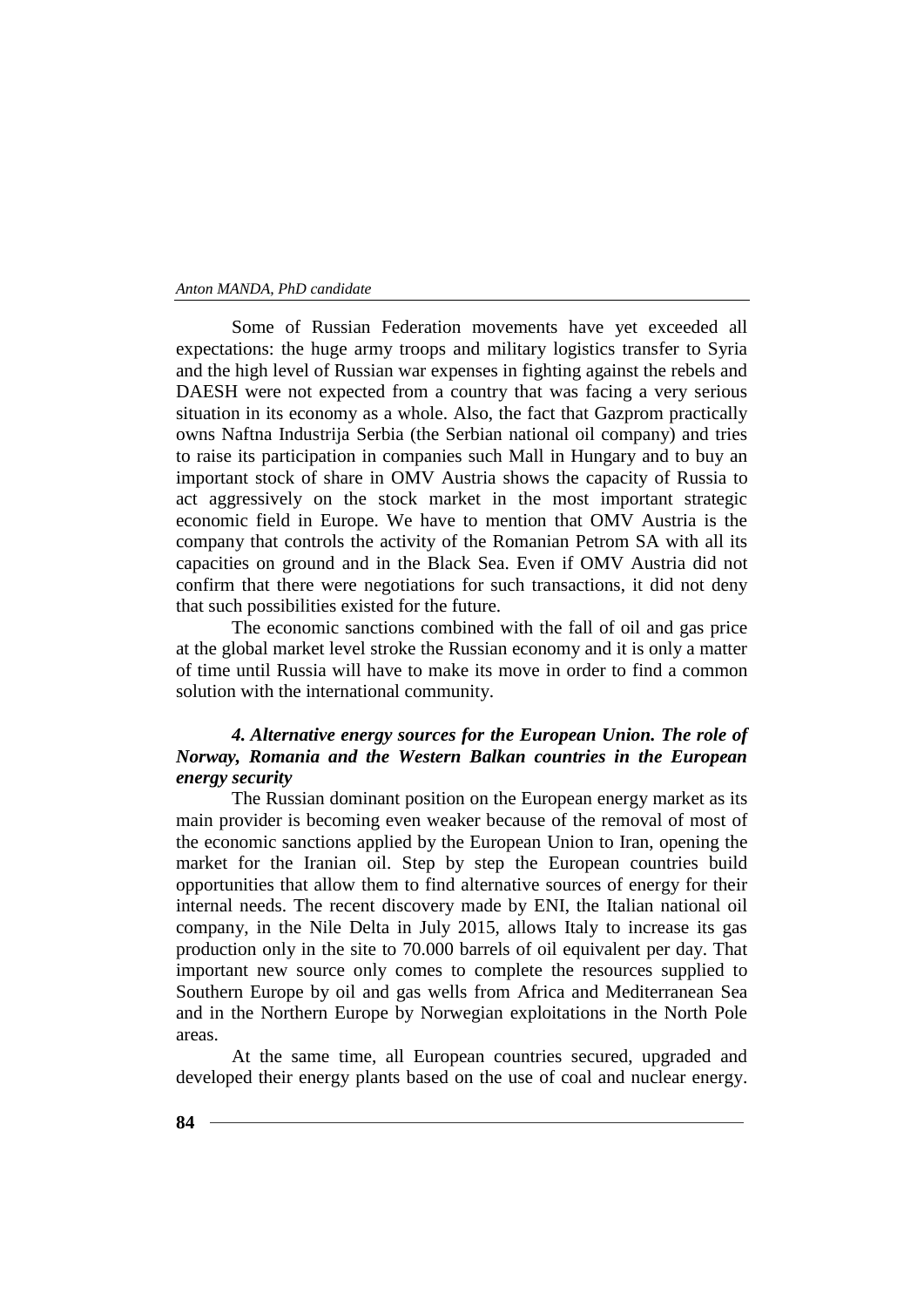A quite important part in the energy strategic picture in Europe on a short and medium term is played by Norway, Romania and the Western Balkans countries.

In Norway, the state has powerful control over the strategic [petroleum](https://en.wikipedia.org/wiki/Petroleum) sector and hydroelectric energy production, establishing a fund that allowed the implementation of a very successful strategy of country development and for acquiring an important position on the European Energy market. Keeping a very special kind of tradition, the Norwegian people rejected by referendums in 1972 and [1994](https://en.wikipedia.org/wiki/Norwegian_European_Union_membership_referendum,_1994) the proposals to join the European Union, making a very wise choice to participate in the European Union's single market through the European Economic Area (EEA) agreement.

Exploiting the oil wells, from which 5085 were drilled in the North Sea between 2007 and 2013, the oil and gas exports provide almost 50% of total exports of Norwegian economy<sup>2</sup>, representing  $23\%$  of the main external sources of oil and gas supply for the European Union, against 27% supplied by Russia and 8% Algeria, making Norway the fifth-largest oil exporter and third-largest gas exporter in the world.

Refusing to be a part of the European Union and OPEC, Norway chose to insure its territorial security by becoming a member of NATO. Thus, a 5-million-people country managed to be not only the most important competitor of the Russian Federation on the European Energy market (and consequently weakening its economic influence), but also an important strategic actor that keeps a good balance in the North Sea, by claiming a very important part of the oil and gas resource in the North Pole region where the Russian Federation is very present with economic and military capabilities.

Romania, on the other hand, is a very different country from Norway. If Norway is the second wealthiest country in Europe, Romania could not be categorized in a similar way. Romania is a member of the European Union and NATO, but the state has lost an important part of its control over the energy capabilities and resources by selling the national oil company PETROM to the Austrian OMV. At the same time, Romania is one of the fewest European countries that recently found oil and gas

 $\overline{a}$ 

<sup>2</sup> Secondary Industries. *[This is Norway](http://www.ssb.no/en/befolkning/artikler-og-publikasjoner/this-is-norway/)*. *[Statistics Norway](https://en.wikipedia.org/wiki/Statistics_Norway)*. 15 March 2009. p. 40*.*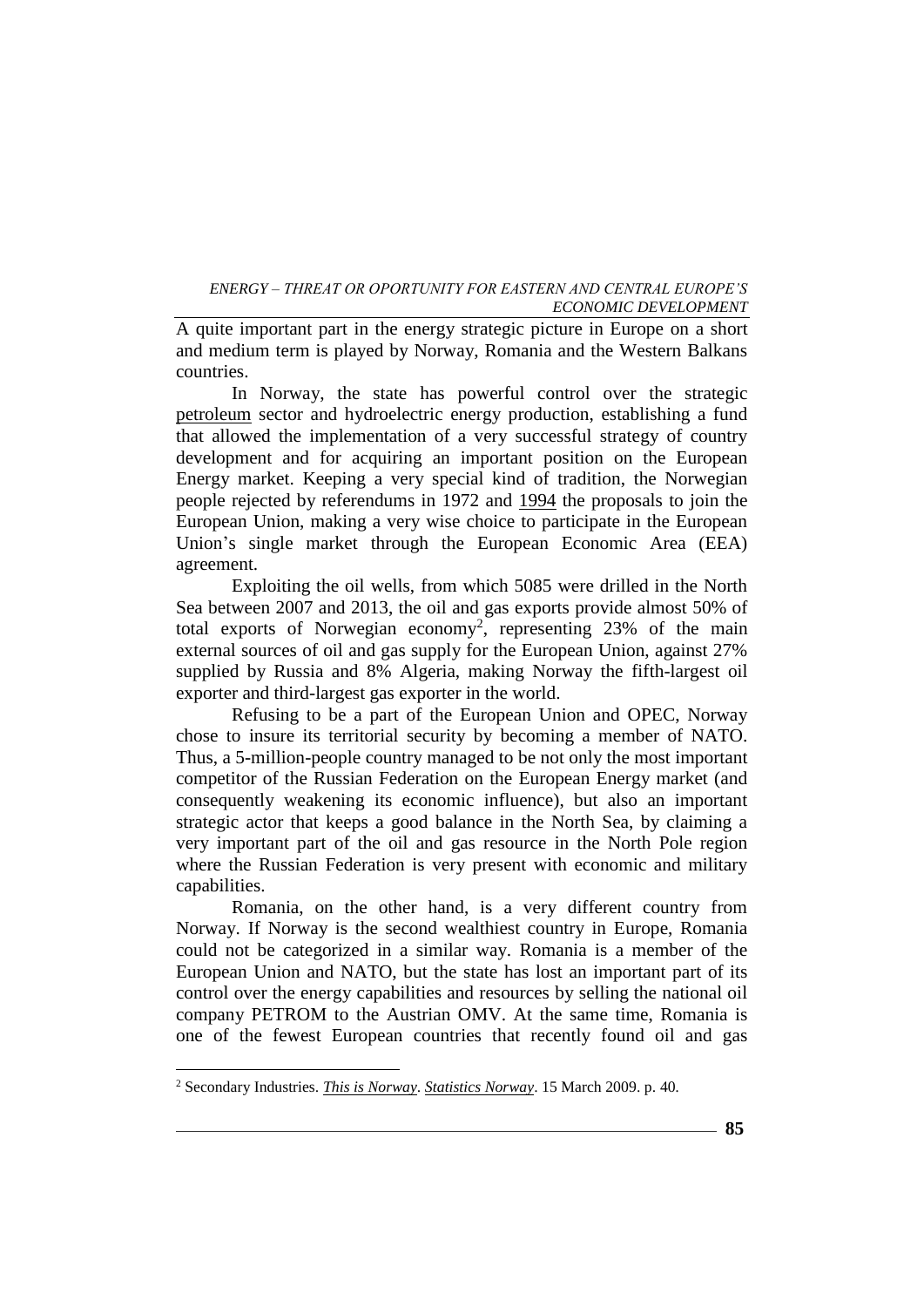resources on its territory, i.e. on its Black Sea continental plate, and it produces electrical energy that exceeds its internal needs.

With a population of 20 million people, Romania proves to be an emergent economy characterized by autonomy from the energy point of view. With a more and more unfriendly Ukraine, the Russian Federation made huge efforts to take and keep Romania out of the energy power game in Europe. The fact that Romania will never accept the Russian strategic options, neither politically nor in the economic and military fields, puts Russia in the position to look for other solutions that could point to the extension of economic control of Romanian companies through Gazprom and Lukoil, by buying PETROM shares from OMV Austria or increasing their level of ownership in Romanian critical infrastructure. However, the part that Romania continues to play on the European Energy market is going to become more important within a comprehensive European strategic picture.

For the Western Balkans countries, energy security is a topic of growing concern because of their geographic position and the geo-strategic policies that have to include this region of the world in all the European Union plans built for supplying oil and gas from Eastern Europe, Middle East and southern European neighborhood. Albania, Montenegro, Macedonia, Croatia, Bosnia and Herzegovina and Serbia could have an important part in improving the European energy security and their own by supporting and making investments in liquefied natural gas terminals and gas pipelines. The access to the Mediterranean Sea and the geographic position are important incentives for making the Western Balkans an attractive prospect for energy investors.

Yet, Western Balkans countries and foreign investors have to face serious challenges for developing energy supplies in the region. The potential of Western Balkans countries has been affected in a very negative way by the slow progress of reforms, lack of investments, corruption and issues related to enforcing the rule of law. Nonetheless, the region is one of the most important transit area for gas supplies to the European Union, and its potential is increasingly higher provided it succeeds in developing its gas infrastructure.

The European demand-supply gap required more efforts from the European countries and their external partners in order to find out solutions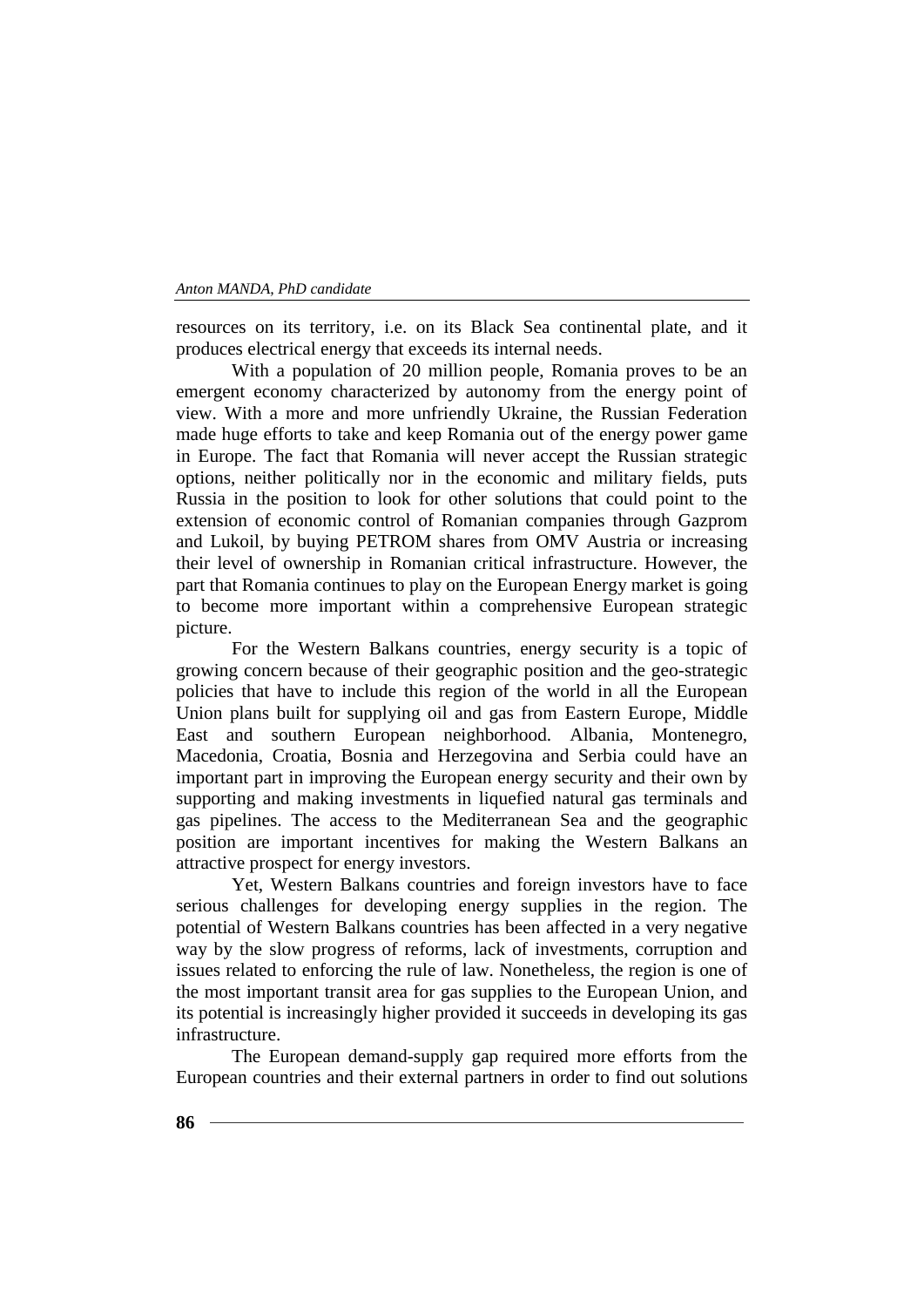by implementing three main pipeline projects: the Nabucco had to bring gas to Europe from the Caspian Sea, the South Stream from the Russian Federation and the TAP from Azerbaijan. Nowadays only TAP is still being developed, as Nabucco lacked financing and the Russian Federation no longer supports South Stream. TAP is designed to bring natural gas from Azerbaijan via Trans-Anatolian Natural Gas Pipeline – TANAP, Greece, Albania, and across the Adriatic Sea to Italy.

Like many others energy-exporting countries, Azerbaijan has been recently hit by the low oil prices on global market. The effects are terrible for the country as its economy slowed down and the currency tumbled, causing an inflation that exceeded 100% at the end of 2015. There is no doubt that Azerbaijan is going to receive help from other countries, as it has become an essential component of the complex strategic economic relationships between the Russian Federation and the Western democracies. One can easily identify in Azerbaijan strategic interests of Russia, European Union, United States of America, Iran and Turkey. With a much weaker Azerbaijan, the TAP project is endangered together with all the economic interests of Western Balkans countries and European Union.

As liquefied natural gas is going to become more important for the European Union Member States that are far from becoming energy autonomous in the near future, the Western Balkans could take advantage of the potential demand, developing projects like building a liquefied natural gas terminal in Croatia, as there are already pipeline connections between Croatia and Hungary, and between Croatia and Slovenia. Interconnecting Italy and Austria with Slovenia and Hungary or increasing interconnectivity between them are operations much easier to accomplish, if there is a gas supply coming from a new Croatian terminal which the European Union has already decided to support.

It is a fact that the Western Balkan countries have to be faster in implementing such projects in order to become a steady partner of the European Union. If not, Israel and Cyprus could become new gas suppliers for the European countries in the future, and Russia and Turkey could find a way to solve their bilateral issues, thus changing in a significant way the European gas supply paradigm and consequently harming the Western Balkan countries interests and influence.